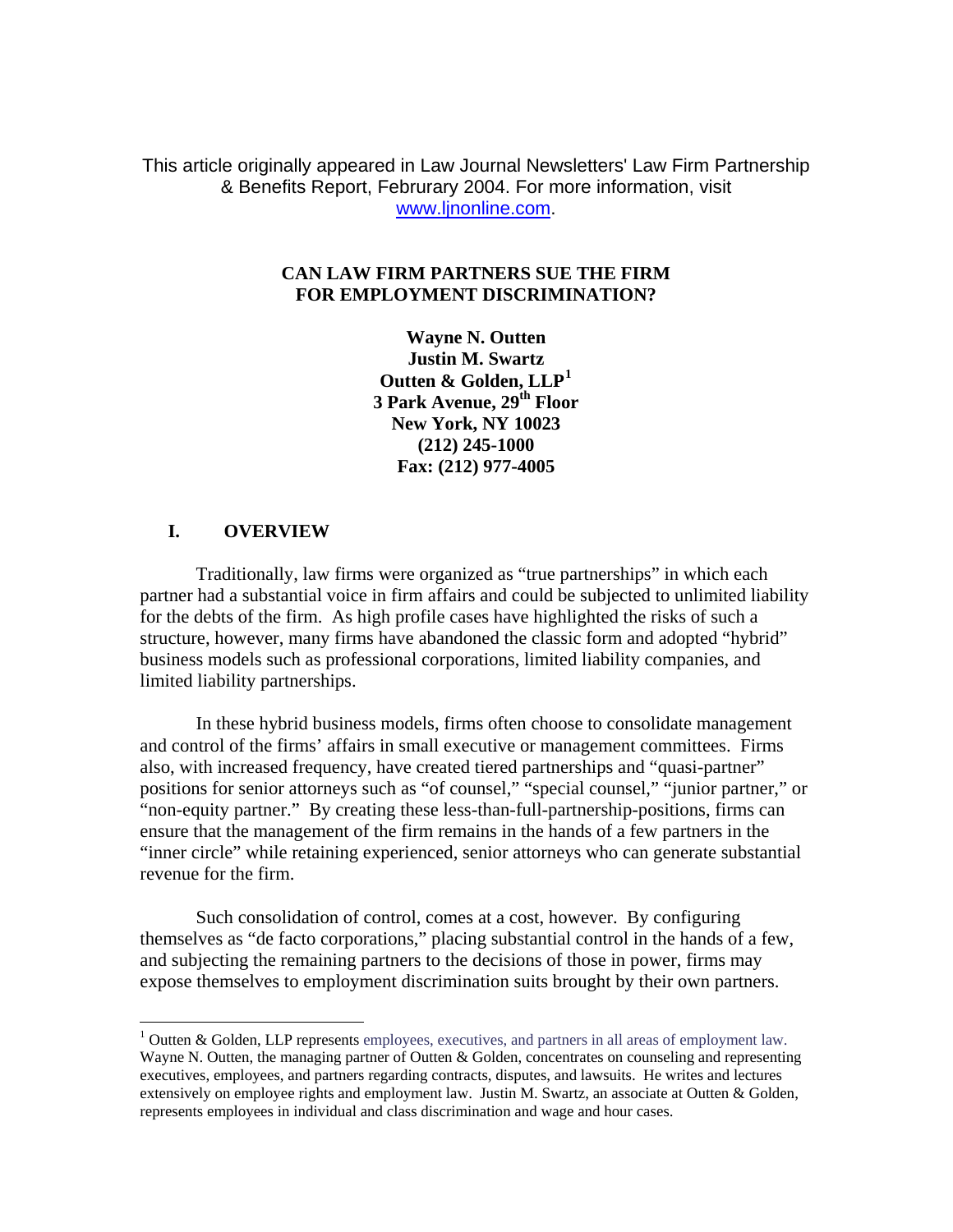The federal employment discrimination laws – the Civil Rights Act of 1964 ("Title VII"), the Age Discrimination in Employment Act ("ADEA"), and the Americans with Disabilities Act ("ADA") – protect "employees" of companies, not employers or owners. Law firm associates are undoubtedly "employees" and can therefore invoke the employment discrimination laws. *Hishon v. King and Spaulding*, 467 U.S. 69 (1984). It is a more complicated question, however, whether those laws protect law firm partners.

Under hornbook partnership law, law firm partners are co-owners of the firm, not employees, and therefore would seem to be unprotected from employment discrimination. In *Hishon*, Justice Powell explained in his concurring opinion that Title VII does not protect partners in law firms because a partner's relationship to the firm "differs markedly from that between employer and employee." A law partnership involves "the common conduct of a shared enterprise." The relationship among law partners contemplates that "decisions will be made by common agreement or consent among the partners." *Hishon*, 467 U.S. at 79-80.

Many of today's law firms, however, bear little resemblance to the firm that Justice Powell describes. As a partner's relationship with the firm strays further from Justice Powell's notion of a "shared enterprise," and closer to a master / servant relationship, courts are more likely to deem a partner an "employee" for purposes of employment discrimination laws.

Indeed, the caselaw is clear that partners are not always employers. *See e.g., E.E.O.C. v. Sidley Austin Brown & Wood*, 315 F.3d 696, 702 (7<sup>th</sup> Cir. 2002). A law firm cannot avoid liability under employment discrimination laws simply by labeling attorneys as partners. *Hishon*, 467 U.S. at 80, n.2 (Powell, J. concurring); *Sidley*, 315 F.3d at 702. For years courts have struggled to determine when partners are employees and therefore protected by the employment discrimination statutes. The recent popularity of the various hybrid business models has only added to the confusion.

 The Supreme Court provided some much needed guidance in its recent decision in *Clackamas Gastroenterology Assoc, P.C. v. Wells*, 123 S.Ct. 1673 (2003). The Court endorsed a six factor test and held that the "principal guidepost" in the determination must be the amount of control that the firm has over the partner in question and the degree to which the partner can influence the management of the firm. *Id*. at 1679. Importantly, the Court's approach makes no distinction among the various business models.

This article will first discuss reasons that law firms, especially large firms, are susceptible to discrimination suits by their partners. Next, it will explain two threshold requirements for law firm partners to sue their firms for employment discrimination. Both of these requirements turn on whether certain partners are deemed employees. Third, the article will discuss the Supreme Court's *Clackamas* decision and lower court decisions that preceded *Clackamas* but used similar analyses. Finally, it will note that,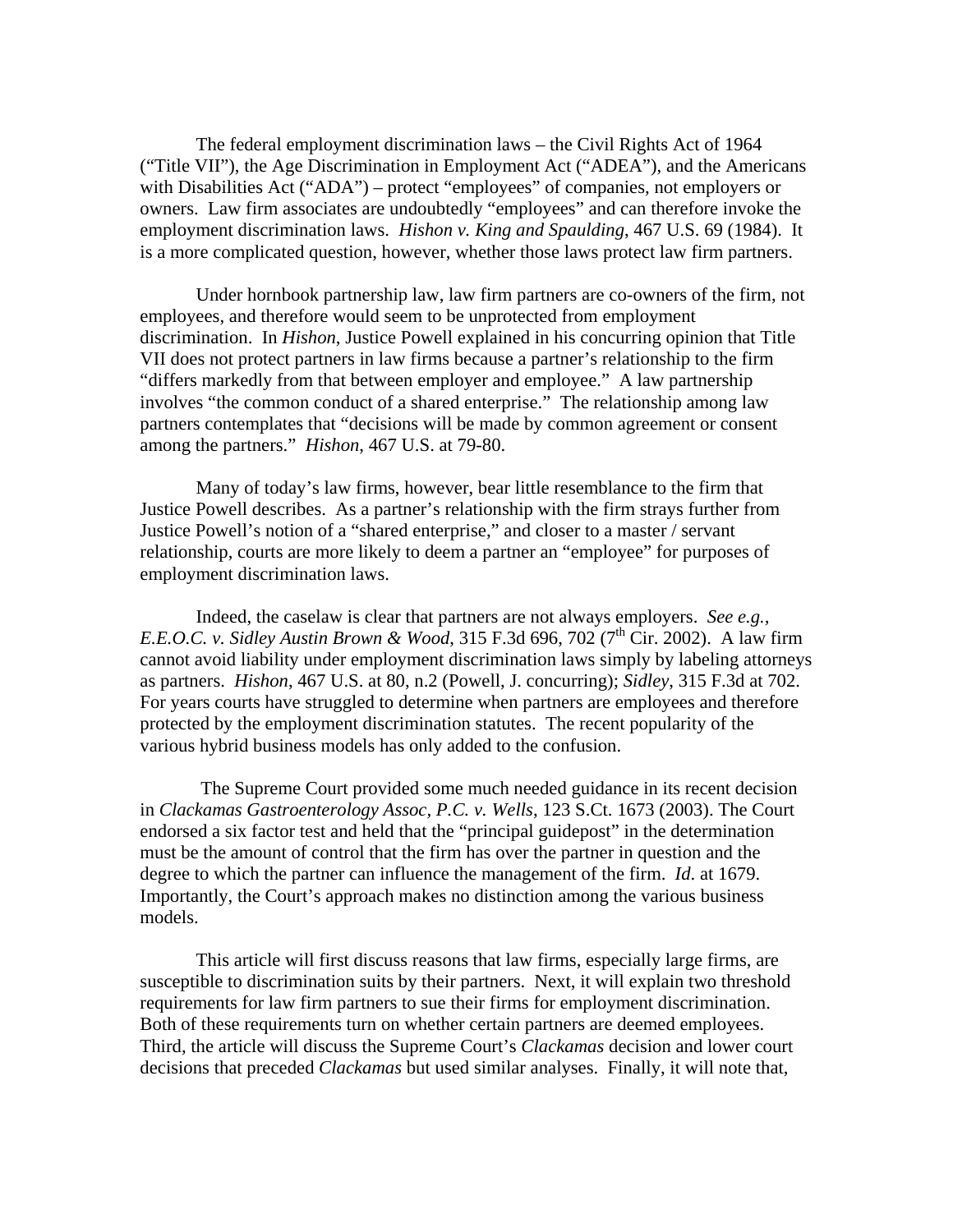under some federal and state laws, law firms are vulnerable even if their partners are not deemed employees.

# **II. LAW FIRMS ARE PARTICULARLY VULNERABLE TO EMPLOYMENT DISCRIMINATION SUITS**

Many law firms are highly segregated by gender and race. JENNIFER L. PIERCE, GENDER TRIALS 1 (University of California Press 1995). For example, in the New York City offices of the 20 most prestigious New York law firms (according to The Vault Guide to the Top 100 Law Firms,  $6<sup>th</sup>$  Edition, 2003), only 14% of all partners are women while women constitute 41.59% of all associates. The numbers for minorities are even worse: 4.59% of partners and 20.80% of associates in these offices are minorities. Only 0.95% of partners and 4.86% of associates are African-Americans. (These statistics were aggregated by the authors of this article using data from the National Association for Law Placement Law Firm Questionnaires, 2003-2004 academic year.) It is likely that the disparities at many smaller, regional firms are even more pronounced. *See Women and Attorneys of Color 2002 Summary Chart*, National Association for Law Placement, 2002, *available at* <http://www.nalp.org/nalpresearch/mw02sum.htm>; *and* U.S. Equal Employment Opportunity Commission Press Release, October 22, 2003, *available at* [http://www.eeoc.gov/press/10-22-03.html.](http://www.eeoc.gov/press/10-22-03.html)

Moreover, these statistics do not distinguish between tiers or classes of partners (e.g., equity / non-equity, voting / non-voting, or senior / junior). The presence of tiers or classes of partners likely perpetuates the disparities and may even amplify them. Anecdotal evidence indicates that women and minorities constitute a miniscule percentage of the highest-tier partners at large firms.

Although statistical disparities like those cited above do not, without more, violate federal anti-discrimination laws, such disparities expose firms to attack. First, statistical disparities can be used to prove discriminatory intent. *EEOC v. O&G Spring and Wire Forms Specialty Company*, 38 F.3d 872, 877 (7<sup>th</sup> Cir. 1994). Statistics can also form the foundation for "glass ceiling" suits and suits alleging that a firm has engaged in a "pattern or practice of discrimination," *Int'l Brotherhood of Teamsters v. United States*, 431 U.S. 324, 336 (1977); *Hazelwood School Dist. V. United States,* 433 U.S. 299, 308 (1977); *Robinson v. Metro-North Commuter R.R. Co.*, 267 F.3d 147, 158 (2d Cir. 2001) ("Statistics alone can make out a prima facie case of discrimination . . ."). Further, disparate impact suits, alleging that certain employment practices or policies have a significantly greater impact on women or minorities than on others, are most often proved through statistical evidence. *Robinson*, 267 F.3d at 160.

Moreover, minority and female employees who are notably under-represented in the upper ranks of a firm are more likely to believe that their gender or race is a factor when the firm takes adverse employment actions against them. Reputable social science research indicates that they may be right; in white-male-dominated, highly segregated environments, gender and race stereotypes can influence subjective employment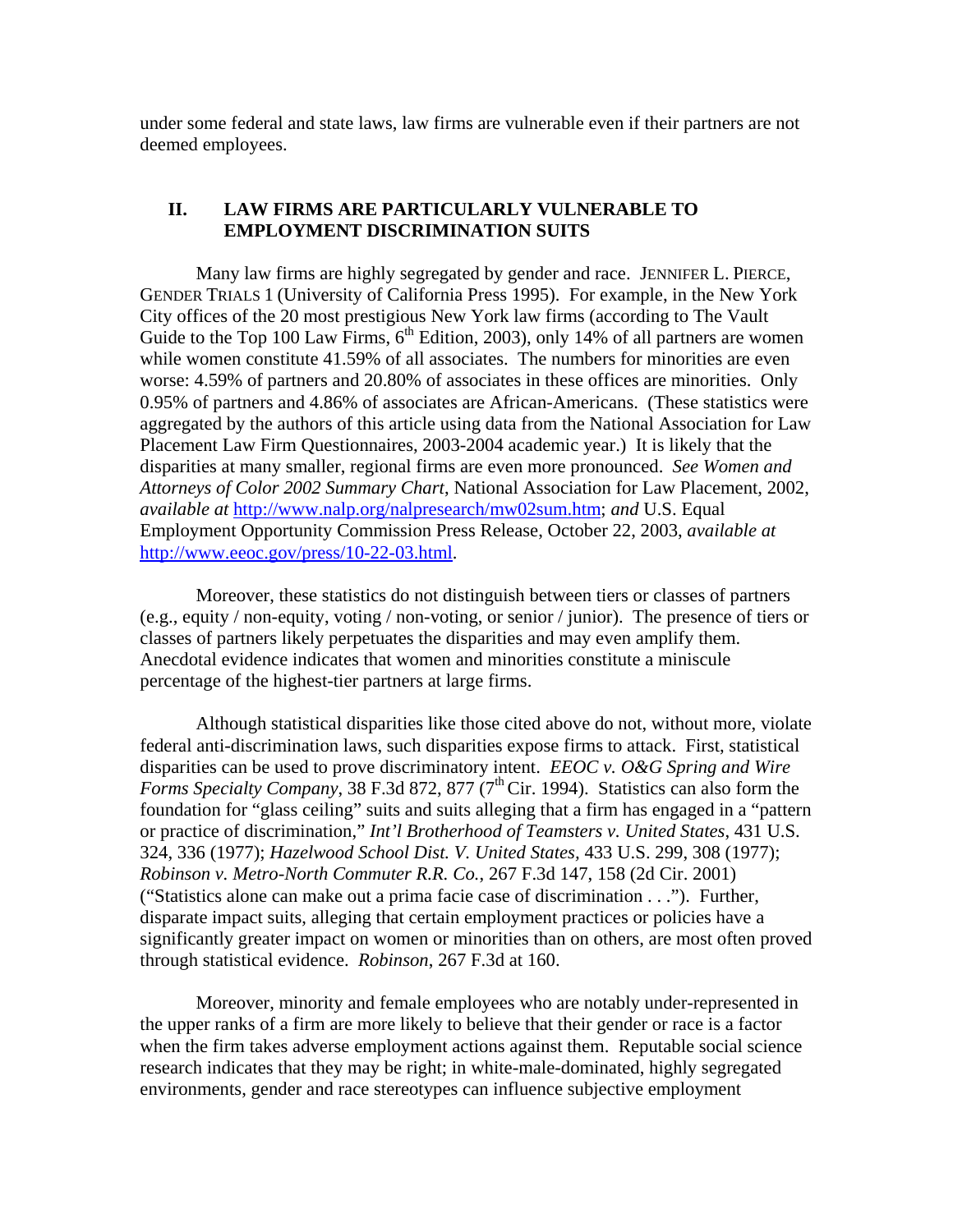decisions. *See, e.g.*, *Butler v. Home Depot, Inc.*, 1997 WL 605754 at \*7-11 (N.D. Cal. Aug. 29, 1997) (denying summary judgment based, in part, on such social-science testimony). It is at least arguable, if not likely, that many large law firms have such environments.

Employment decisions in law-firms are particularly susceptible to the influence of stereotypes because they are often, by nature, largely subjective. Hiring decisions, promotion decisions, case-staffing decisions, and compensation decisions are all often based, at least in part, on non-quantifiable criteria. *See* CYNTHIA FUCHS EPSTEIN, WOMEN IN LAW 200-03 (University of Illinois Press 1993). These types of decisions are particularly vulnerable to the influence of unlawful gender or race stereotypes. *Butler*, 1997 WL 605754, at \*7; *see Price Waterhouse v. Hopkins*, 490 U.S. 228, 251 (1989) ("we are beyond the day when an employer could evaluate employees by assuming or insisting that they matched the stereotype associated with their group").

Moreover, stereotypes, often unconscious ones, often result in subtle differences between the opportunities afforded to women and minority lawyers and those given to their white male counterparts. These denied opportunities often help explain why women and minorities are often passed over for promotions and either "die on the vine," leave firms for in-house counsel positions and other opportunities, or simply leave the legal profession. Many leave even before they are formally passed over because they can see the writing on the wall. *See* CYNTHIA FUCHS EPSTEIN, WOMEN IN LAW 214-15, 265-68 (1993).

Mentoring is a perfect example of a situation in which stereotypes, often unconscious, affect the opportunities of women and minority lawyers. Because mentorships, especially informal ones, often commence soon after a lawyer joins a firm, they are seldom assigned or formed based on merit. Instead, partners often choose associates to groom who are like them – "one of the boys," for example. Based on the statistical evidence that the overwhelming majority of law firm partners are white males, white males are more likely to dominate the ranks of the chosen few. They are then more thoroughly trained and given more desirable assignments than their counterparts, helping them develop both their legal skills and their professional networks. As a result, eight years later, the non-favored associates have often fallen short of the firm's expectations for partners in billable hours, practical experience, and client development, while the chosen few (typically white males), move on to partnership and perpetuate the cycle. *See generally*, JENNIFER L. PIERCE, GENDER TRIALS 103-13 (1995).

Although the mentoring problem most often applies to associates, subjective decision-making influenced by gender and race stereotypes often affects partners as well, especially in tiered partnerships. Even female or minority lawyers who overcome any initial handicaps and make partner may hit a glass ceiling at the next threshold – between junior partner and senior partner or between non-equity partner and equity partner. Partners also may be denied bonuses or other discretionary compensation, removed from desirable cases, denied committee memberships, denied mentors, excluded from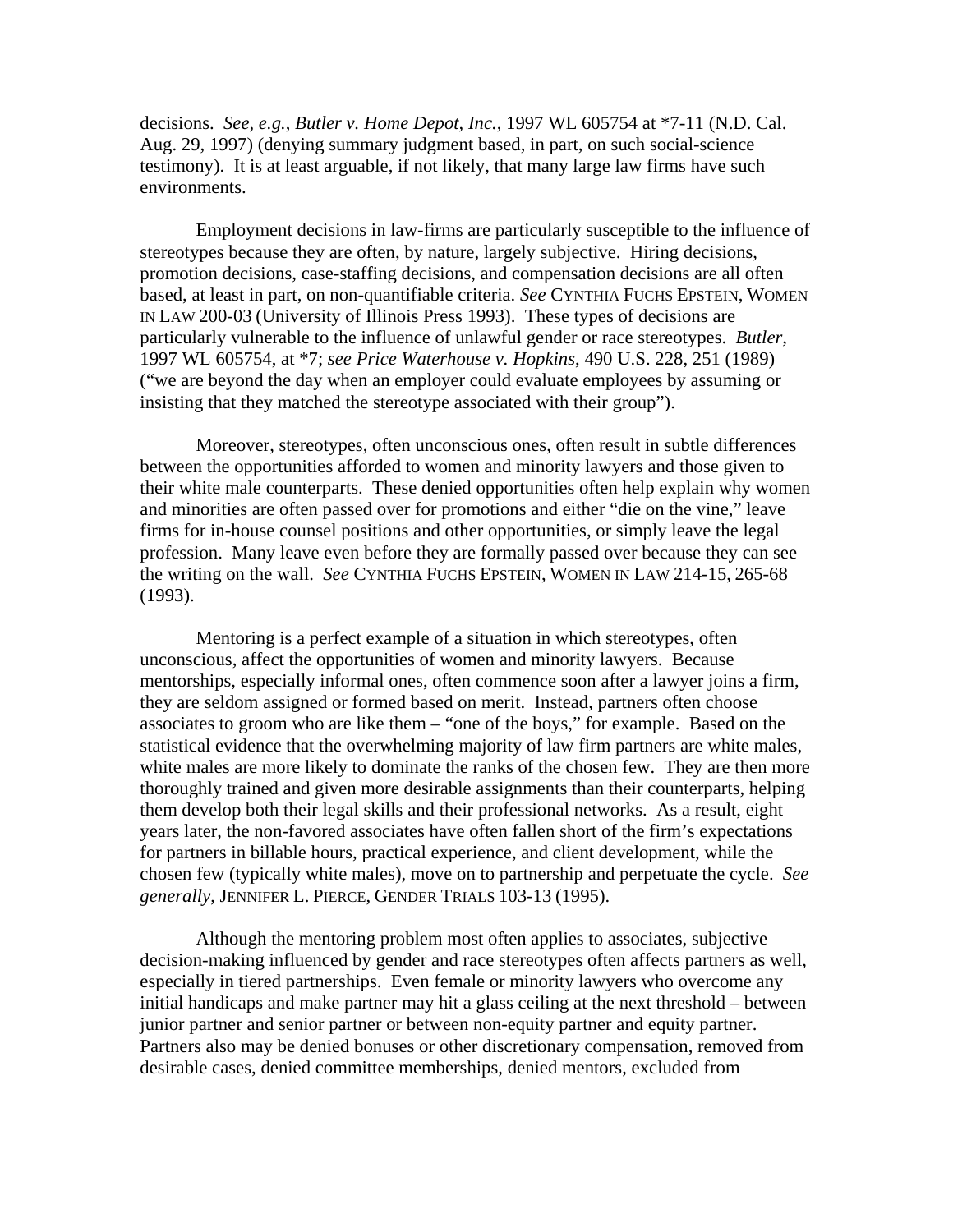networking and client development opportunities, demoted, or terminated. *See id.* at 105- 06.

Another problem that female and minority lower tier partners may face is case assignment based on real or perceived client preference. A senior partner may tend to assign certain matters to junior partners with whom the senior partner believes a client will feel comfortable. This belief is sometimes based on the client's stated preference and sometimes on the senior partner's assumptions or beliefs. *See id.* at 109-11. The practice is innocuous enough unless, either subconsciously or not, the senior partner takes the lawyer's gender or race into account in making the assignment.

If a client does indicate that he would prefer not to be represented by a woman or a minority, the firm would probably violate the law if it bases any employment decision on such a request. Title VII allows firms to take into account employees' religion, gender, or national origin only if such a classification "is a bona fide occupational qualification ("BFOQ") reasonably necessary to the normal operation" of a particular business. 42 U.S.C. § 2000e-2 (e). Race, however, can never be a BFOQ. *Knight v. Nassau County Civil Serv. Comm'n*, 649 F.2d 157, 162 (2d Cir. 1981).

Customer or client preference is almost never a sufficient basis for a BFOQ, even if the employer will likely lose the client because of its refusal to cater to the preference. "Customer preference may be taken into account only when it is based on the company's inability to perform the primary function or service it offers." *Diaz v. Pan Am. World Airways, Inc.*, 442 F.2d 385, 389 (5th Cir. 1971) (rejecting defense that gender is a BFOQ because airlines' customers prefer female flight attendants); *compare Fernandez v. Wynn Oil Co.*, 653 F.2d 1273 (9th Cir. 1981) (stereotypical impressions of male and female roles do not qualify gender as a BFOQ) *with Kern v. Dynalectron Corp.*, 746 F.2d 810  $(5<sup>th</sup> Cir. 1964)$  (approving of the Muslim religion as a BFOO for pilots who fly into Mecca because of the local practice of beheading non-Muslim pilots).

Any adverse employment action, including the creation of a hostile working environment, can be the basis for a partner's employment discrimination claim against a law firm. The question is – does the aggrieved partner have a cause of action?

#### **III. DO THE EMPLOYMENT DISCRIMINATION STATUTES APPLY?**

The determination of whether the plaintiff is an "employee" is a threshold issue in any employment discrimination case. When the plaintiff is a law firm partner, the court must make two preliminary determinations:

The first question is whether the partner may invoke the employment discrimination laws at all. The partner must be deemed an "employee" to be protected; the statutes do not protect partner-employers. *E.E.O.C. v. Sidley Austin Brown & Wood*, 315 F.3d 696, 698 (7<sup>th</sup> Cir. 2002); *Simpson v. Ernst & Young*, 100 F.3d 436, 443 (6<sup>th</sup> Cir. 1996). For the purposes of the employment discrimination laws, an individual cannot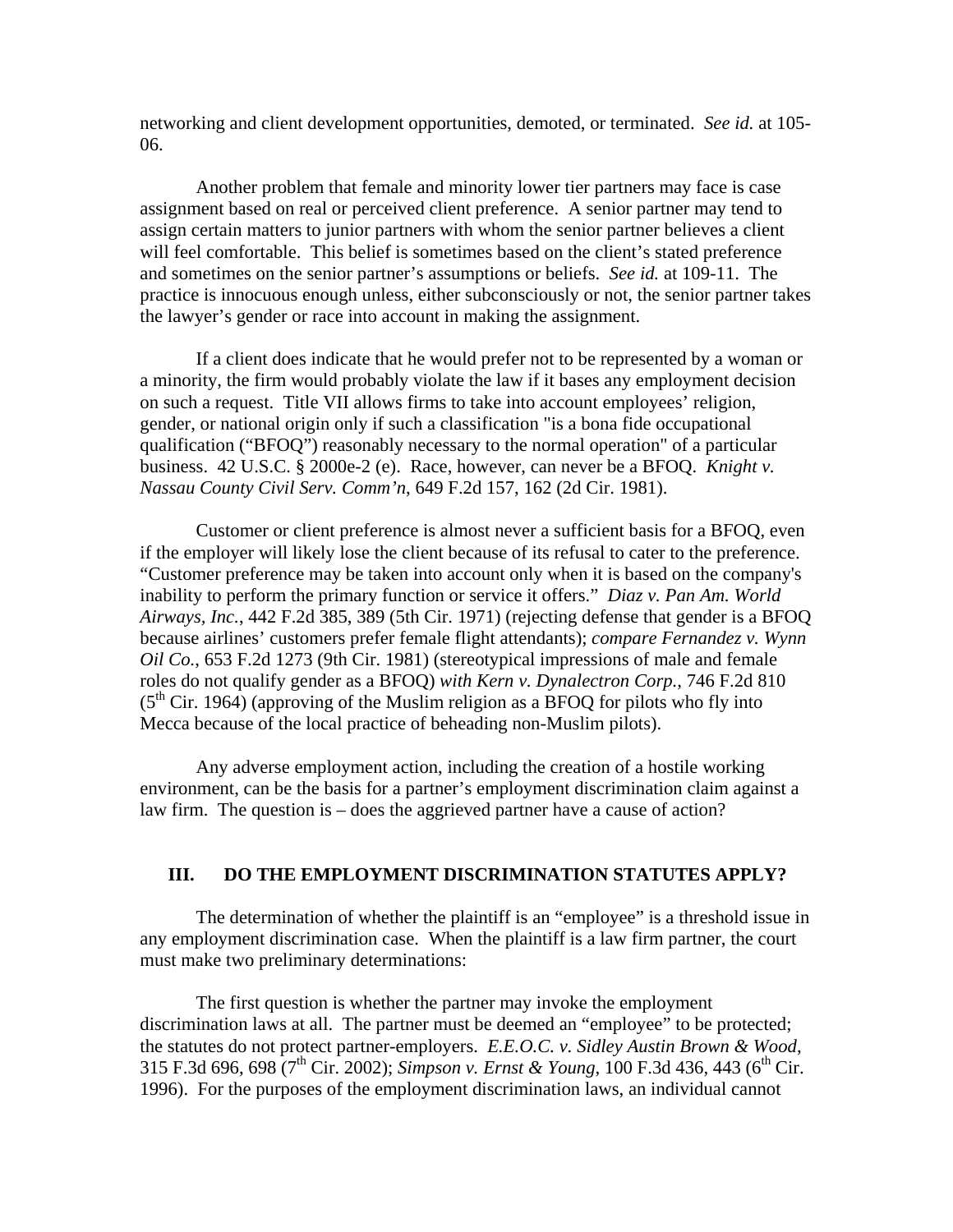simultaneously be an employee and an employer. *Serpion v. Martinez*, 119 F.3d 982, 985  $(1<sup>st</sup> Cir. 1997).$ 

Second, the federal employment discrimination statutes do not apply to small employers – the firm must have enough employees to be covered at all. Title VII and the ADA exempt employers with fewer than 15 employees. 42 U.S.C. § 2000e(b) (Title VII); 42 U.S.C. § 12111(5) (ADA). The threshold under the ADEA is 20 employees. 29 U.S.C. § 630(b). Especially in small firms with few associates and a small support staff, the firm might be too small to be covered if some "partners" are not deemed "employees."

Additionally, the number of firm employees determines the firm's potential liability for compensatory and punitive damages. The thresholds for compensatory and punitive damages are tiered. For example, under Title VII, a firm with between 15 and 100 employees can be liable for only \$50,000 in punitive and compensatory damages, while such liability for a firm with more than 500 employees is capped at \$300,000. 42 U.S.C. § 1981a (b) (3). In some cases, partners who are deemed "employees" will push the firm past the next threshold, causing the firm to bear the risk of a larger judgment.

### **IV.** *EEOC v. Sidley Austin Brown & Wood:* **LAW FIRMS ARE ON NOTICE**

In October 2002, the Seventh Circuit decided *EEOC v. Sidley Austin Brown & Wood*, 315 F.3d 696 ( $7<sup>th</sup>$  Cir 2002), which should serve as a wake-up call for law firms, especially large firms. In *Sidley*, the firm demoted 32 of its equity partners to "counsel" or "senior counsel," prompting the Equal Employment Opportunity Commission ("EEOC" or "Commission") to initiate an investigation, *sua sponte*, to determine whether the demotions violated the ADEA. As part of its investigation, the EEOC issued a subpoena seeking documents that would allow it to determine whether the demoted partners were employees and could therefore invoke the ADEA.

Sidley refused to fully comply with the subpoena and the EEOC went to federal court to enforce it. Sidley argued that it had already produced enough documents to show that the 32 were "real" partners and that the EEOC had no basis to continue its investigation. *Id*. at 698-99. The district court rejected Sidley's argument and granted the EEOC's request to enforce the subpoena. The Seventh Circuit affirmed in relevant part. It held that the demoted partners may be "employees" under the ADEA because, from the documents that were produced, they appeared to lack any meaningful control over the firm's affairs. *Id*. at 707.

Firms should take note of *Sidley* for at least two reasons. First, the EEOC's decision to initiate its investigation without receiving a complaint from any of the demoted partners, *EEOC v. Sidley & Austin*, 2002 WL 206485, at \*1, n.2 (N.D.Ill. Feb. 11, 2002), signals the Commission's recently heightened interest in promoting diversity in law firms. (In fact, the EEOC recently published an extensive study of diversity in law firms. *See Diversity in Law Firms*, U.S. Equal Opportunity Commission, October 22, 2003, *available at* [http://www.eeoc.gov/stats/reports/diversitylaw/index.html.](http://www.eeoc.gov/stats/reports/diversitylaw/index.html))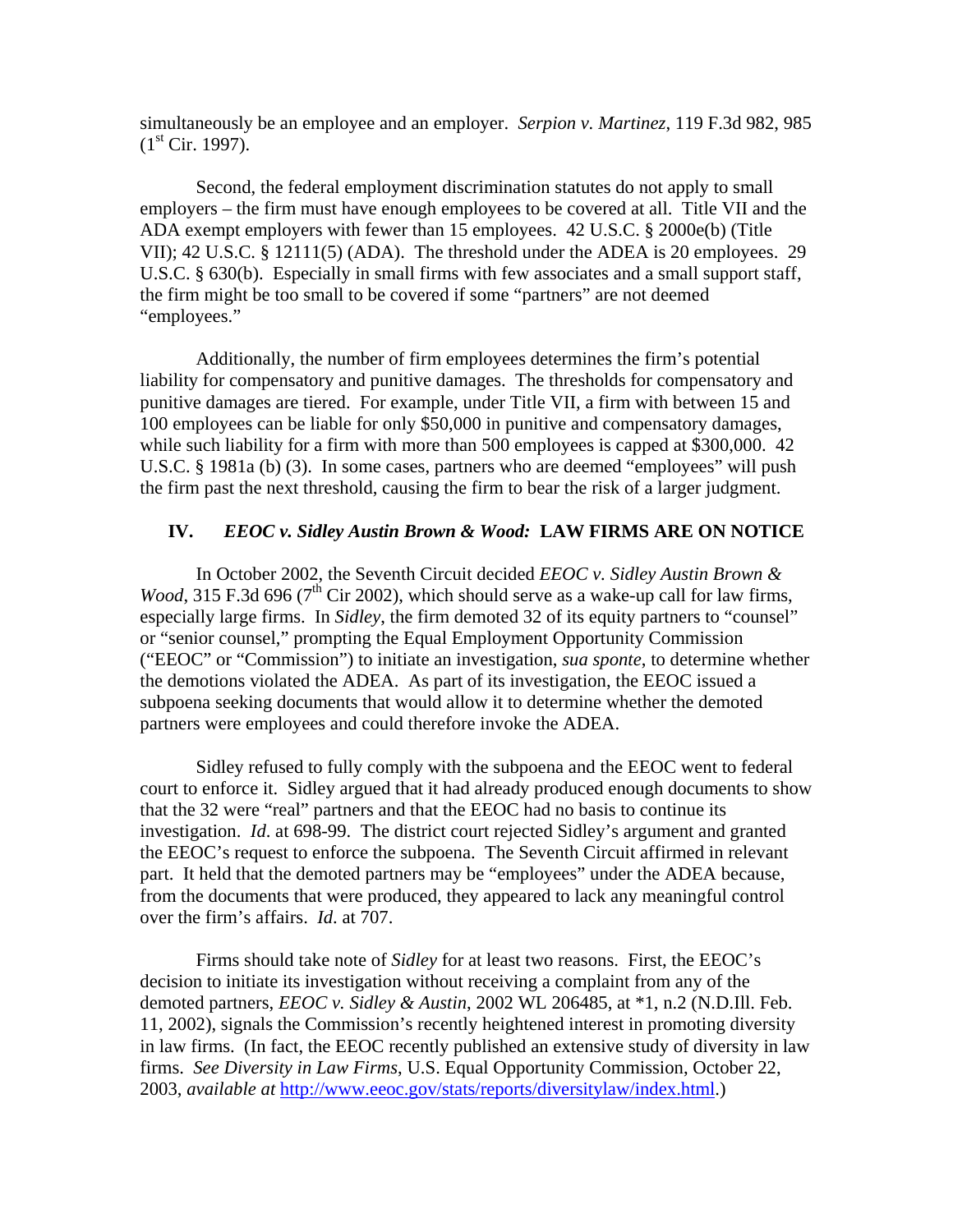Moreover, *Sidley* demonstrates that courts are willing to subject law firms to liability for discrimination against partners who are deemed to be "employees."

#### **A. Partner-Employer or Employee?**

The statutes themselves are of no help in determining a partner's status – they do not define "employee" in any functional manner. Under Title VII, "employee" is defined as, "an individual employed by an employer." 42 U.S.C. § 2000e (f). The corresponding provisions in the ADA, 42 U.S.C. § 12111 (4), and the ADEA, 29 U.S.C. § 603 (f) also contain "completely circular" definitions of "employee." *Clackamas*, 123 S.Ct. at 1677.

Prior to *Clackamas*, courts struggled to articulate a workable approach. With respect to traditional partnerships as well as hybrid business models, most courts agreed that the label, "partner" was not dispositive. Almost all courts applied some variation of an "economic realities test," examining the nature of the relationship between the partner and the firm. *See Wheeler v. Main Hurdman*, 825 F.2d 257 (10<sup>th</sup> Cir. 1987) (employing an "economic realities" test to a true partnership); *Schmidt v. Ottawa Medical Center, P.C.*, 322 F.3d 461 ( $7<sup>th</sup>$  Cir. 2003) (applying an "economic realities test" to a professional corporation).

On the other hand, some courts adopted rules that emphasized form over substance. The Second Circuit and the Ninth Circuit adopted the per-se rule that the use of any quasi-corporate form precludes a firm from arguing that its lawyers were partners and not employees. *Wells v. Clackamas Gastroenterology Assoc., P.C.*, 271 F.3d 793, 905 (9<sup>th</sup> Cir. 2001); *Hyland v. New Haven Radiology Assoc., P.C.*, 794 F.2d 793, 798 (2d Cir. 1986). The Ninth Circuit saw "no reason to permit a professional corporation to secure the 'best of both worlds' by allowing it both to assert its corporate status in order to reap the tax and civil liability advantages and to argue that it is like a partnership in order to avoid liability for unlawful discrimination." 271 F.3d at 905. *See also Burke v. Friedman*, 556 F.2d  $\frac{867}{6}$ , 869 ( $7<sup>th</sup>$  Cir. 1977) ("We do not see how partners can be regarded as employees rather than employers who own and manage the operation of the business").

The Supreme Court granted certiorari in *Clackamas* to resolve this conflict among the Circuits. *Clackamas*, 123 S.Ct. at 1677. In *Clackamas*, the Court set forth a framework for analyzing the employment status of partners for the purposes of the federal employment discrimination laws. Even more helpful is that the Court's framework can be applied to any business model, establishing, for the first time, a uniform method of analysis.

The issue before the *Clackamas* Court was whether four physicians, who were shareholders and directors of defendant, a professional corporation, should be counted as "employees." If the four physicians were not "employees," defendant's employment roll would not reach the ADA's 15 employee threshold and the ADA would not apply to defendant. The court below had held that the physicians were automatically "employees"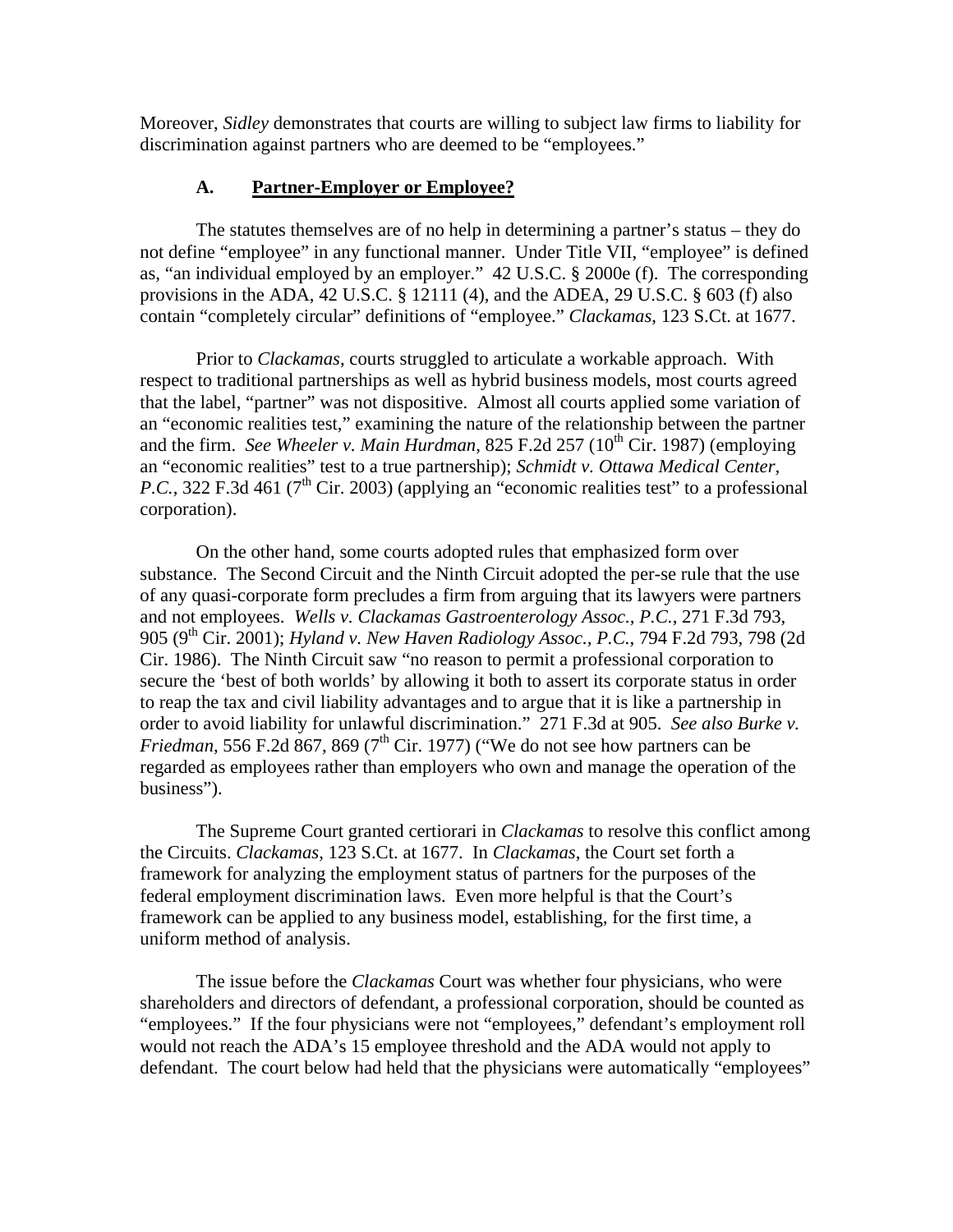simply because the defendant elected to exist in a corporate form. *Clackamas*, 123 S.Ct. at 1676-77.

The Supreme Court reversed, rejecting the  $9<sup>th</sup>$  Circuit's "form over substance" approach. It held that an organization's business model does not determine whether its members are "employees." Instead, the Court held, courts must examine "all the incidents" of the relationship and look to "the common law's definition of master-servant relationship." *Id.* at 1678-81. The "common-law element of control," the Court held, must be the "principal guidepost" in this analysis. *Id.* at 1679.

The Court adopted the approach advocated by the EEOC in its Compliance Manual, which focuses on control. The EEOC frames the question as, "whether the individual acts independently and participates in managing the organization, or whether the individual is subject to the organization's control." It provides that, "if the individual is subject to the organization's control, s/he is an employee." *Id*. at 1680 (citing 2 Equal Employment Opportunity Commission, Compliance Manual § 605:0008-605:0009, *available at* [http://www.eeoc.gov/docs/threshold.html\)](http://www.eeoc.gov/docs/threshold.html).

To focus the inquiry, the Court also adopted the EEOC's six factor test. The following "non-exhaustive" factors are "relevant to the inquiry":

1. Whether the organization can hire or fire the individual or set the rules and regulations of the individual's work;

2. Whether and, if so, to what extent the organization supervised the individual's work;

3. Whether the individual reports to someone higher in the organization;

4. Whether and, if so, to what extent the individual is able to influence the organization;

5. Whether the parties intended that the individual be an employee, as expressed in written agreements or contracts;

6. Whether the individual shares in the profits, losses, and liabilities of the organization."

*Clackamas*, 123 S.Ct. at 1680 (citing EEOC Compliance Manual § 605:0009).

 Applying this test to the facts before it, the Court noted that some of the district court's findings, including that the partners control the operation of the clinic, that they share in the profits, and that they are personally liable for malpractice claims, weighed in favor of the conclusion that the director-shareholder physicians were not employees. Nonetheless, the Court remanded for further factual determinations.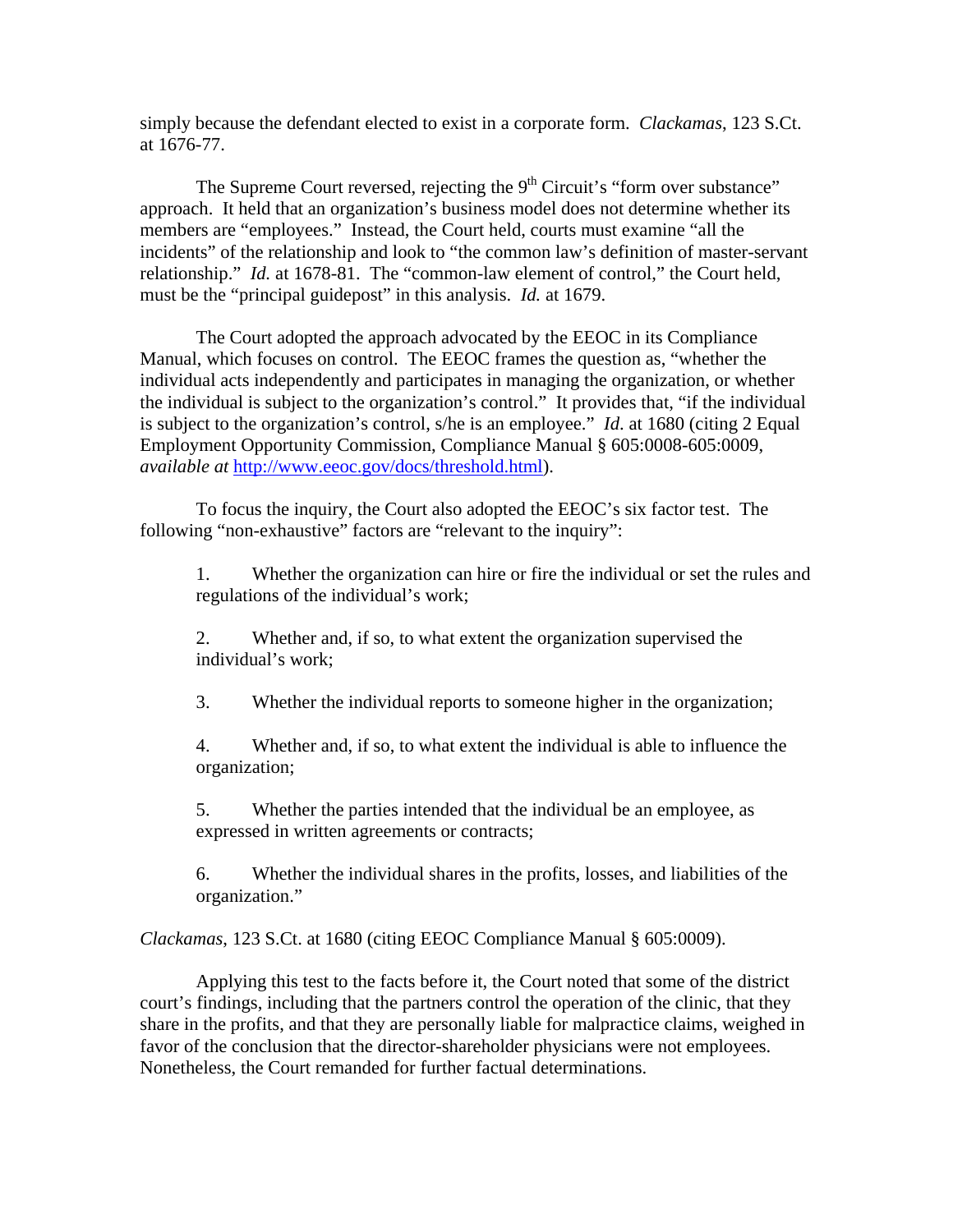Since *Clackamas* was decided in April 2003, no reported decisions have thoroughly discussed it. Before *Clackamas*, however, some courts employed methods that were very similar to the *Clackamas* test. Not every court included each of the EEOC's six factors in its analysis but, consistent with the approach that *Clackamas* eventually adopted, most pre-*Clackamas* decisions focused on control.

### **B. Size Matters**

Because of the Supreme Court's emphasis on control, as general rule, the larger the law firm, the more likely that some of its partners/shareholders will be considered employees under the anti-discrimination statutes. In large firms, whether true partnerships or hybrid business models, management is often centralized in a small executive committee or management committee. The ability of most partners, especially junior partners and other types of lower-tier partners, to exert any influence over firm affairs is negligible. As a result, many lawyers who are partners in name have little or no control over firm matters, including their own terms and conditions of employment.

On the other hand, courts are more likely to hold that partners in small law firms are not employees. In small firms, individual partners are more likely to have the ability to influence the firm's management. Even in small firms in which partners do not have an equal vote, or their opinions are not adopted, courts have held that the partner is not an employee as long as she has a meaningful opportunity to express her views and cast her vote.

#### **1. Large Firms**

In *Simpson v. Ernst & Young*, 100 F.3d 436 ( $6<sup>th</sup>$  Cir. 1996), the court applied a test with factors similar to those endorsed by *Clackamas* and held that the plaintiff was an employee, not a partner, of the large national accounting firm. The court carefully examined the plaintiff's ability to influence the firm, noting that the plaintiff could not participate in personnel decisions, had no voice in compensation decisions, and had no vote in firm governance matters. *Id*. at 441. Instead, despite his "partner" title, the plaintiff was "relegated to the virtually absolute, unilateral control of the Management Committee." *Id*.

 Likewise, in *Sidley*, as discussed earlier, the Seventh Circuit stressed the importance of the degree of a partner's control over the firm in determining whether the partner is an employee. It held that the demoted partners may be "employees" under the ADEA because all of the power over the 500-partner firm's affairs resided in a small unelected executive committee. Moreover, the partners who were not members of the executive committee were at the committee's mercy with respect to the terms of their employment, including hiring, firing, compensation, promotion, and demotion. *Sidley*, 315 F.3d at 702-4. Although the demoted partners shared in the profits of the firm, were potentially liable for the firm's debts, and had some administrative functions, the "economic realities" of the demoted partners' relationship to the firm left enough doubt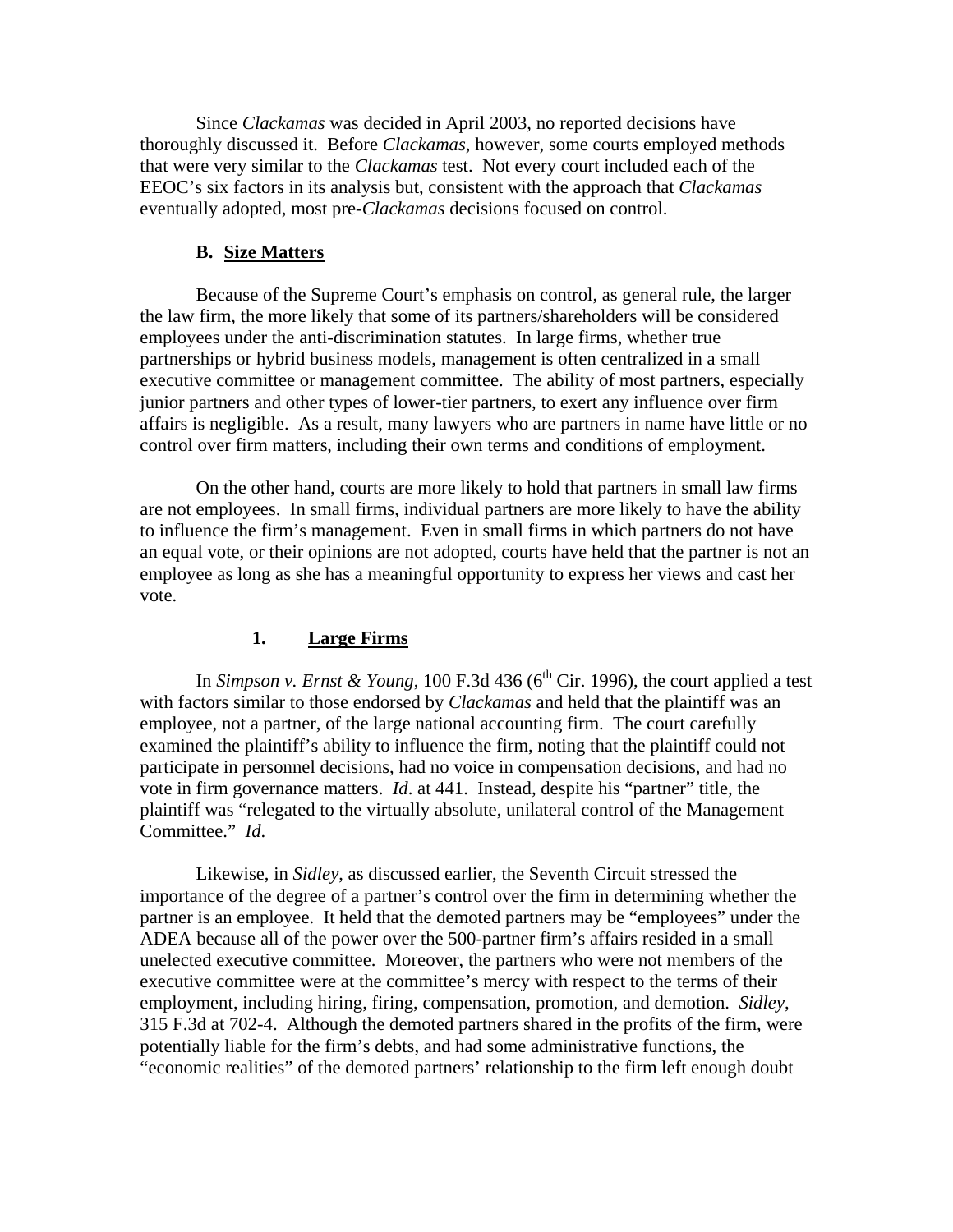about whether the demoted partners were covered by the ADEA to entitle the EEOC to enforcement of its subpoena. *Id*. at 707.

### **2. Small Firms**

 The result is often different with respect to smaller firms where each partner has a greater opportunity to influence firm policy. Before *Clackamas*, the prevailing test was one of control but not necessarily equal control. Several courts held that a partner's participation rights need not be equal to render her a non-employee for the purposes of the employment discrimination laws. Because *Clackamas* does not speak to the amount of control necessary to render a partner a non-employee, these cases are still good law.

For example, in *Devine v. Stone Leyton & Gershman*, 100 F.3d 78, 81 (8<sup>th</sup> Cir. 1996)*,* the court held that shareholders of a small law firm organized as a professional corporation were not "employees" under the Title VII because the shareholders "participated in all management decisions and set firm policy," as well as contributing to firm capital and bearing responsibility for firm debts. *Id.* at 82. The court held that participation rights need not be equal. The test is whether the partner has "a meaningful voice in decision-making." *Id.* at 81.

Likewise, in *Fountain v. Metcalf, Zima & Co.*, 925 F.2d 1398 (11<sup>th</sup> Cir. 1991), the Eleventh Circuit held that plaintiff, one of five member/shareholders in a small accounting firm, was not an employee under the ADEA despite the "domination by [one] autocratic partner." Plaintiff's "participation in the firm's management, control, and ownership," including his right to vote on admission of new shareholders, changes in compensation, amendment of the firm's agreement, and dissolution of the firm, carried the day. *Id*. at 1401. *See also Serpion v. Martinez*, 119 F.3d 982, 992 (1st Cir. 1997) (holding that "the fact that others in the firm may wield more power" than plaintiff does not automatically render plaintiff an employee).

Moreover, if a partner has the opportunity to share in the management and control of a small firm, a court is not likely to deem the partner an "employee," even if the partner's particular views regarding firm affairs are consistently rejected. In *Schmidt v. Ottawa Medical Center, P.C.*, 322 F.3d 461 (7<sup>th</sup> Cir. 2003), the court held that the plaintiff, one of eight physician/shareholders in a professional corporation, was not an employee under the ADEA even though his views on the proper method of shareholder compensation never prevailed. The court noted that the plaintiff's vote was equal to that of the other seven shareholders, he was allowed to vote on all matters put to a vote including the hiring of non-shareholder physicians and shareholder compensation, and he was a member of the board of directors. The court held that "the mere fact that his preferences on shareholder-compensation proposals have not secured the majority opinion of his fellow shareholders does not alter the fact that with each vote he has exercised this right to control." *Id*. at 467.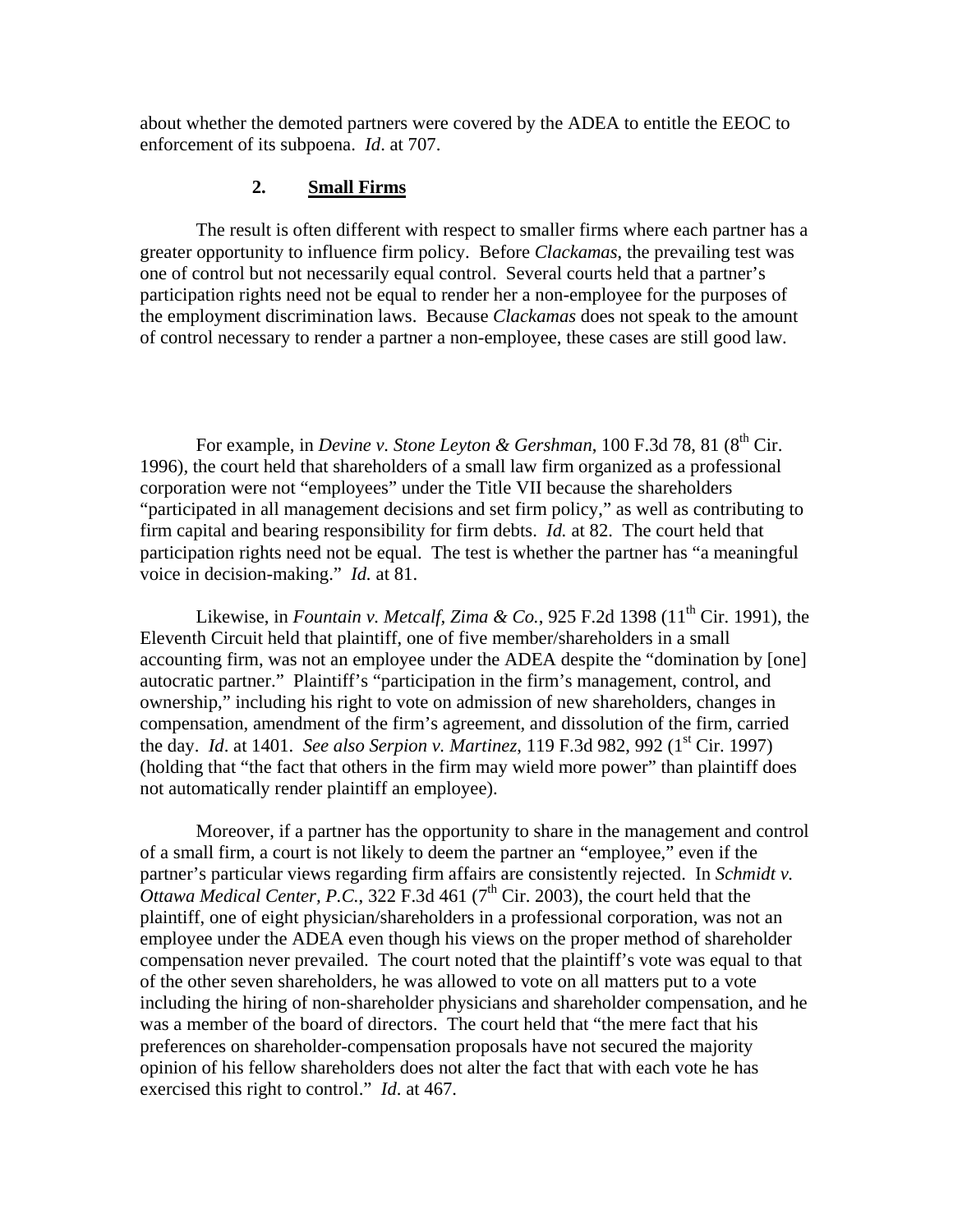# **C. Ownership**

Before *Clackamas,* some courts placed great emphasis on factors related to a partner's ownership interest in the firm, including whether the partner contributed capital to the firm, whether the partner shared in the profits of the firm, and whether the partner was personally liable for the debts of the firm. The cases that focus almost exclusively on ownership probably do not survive *Clackamas* because of the Supreme Court's emphasis on control. Only one of the six factors in the *Clackamas* test addresses ownership. *Clackamas*, 123 S.Ct. at 1680.

In *Wheeler v. Main Hurdman*, for example, the Tenth Circuit's approach is contrary to that in *Clackamas*. While purporting to examine the "total bundle of partnership characteristics," the *Wheeler* court focused almost exclusively on the partner's financial relationship with the 502-partner accounting firm. The court emphasized factors such as profit sharing, contributions to capital, part ownership of partnership assets, and assumption of the risk of loss and liabilities. *Wheeler*, 825 F.2d at 274. The court minimized the importance of control and explicitly rejected the theory that "any individual who is organizationally or economically dominated is an employee." *Id*. at 273.

Likewise, the First Circuit's approach in *Serpion* was probably too heavily weighted towards ownership. There, the plaintiff held an equity interest in the firm, her compensation was based in substantial part on the firm's profits, and she was potentially liable for the firm's losses. 119 F.3d at 991. The court relied on these facts heavily in holding that the plaintiff was not an employee. The court's statement that, "[a] person with the requisite attributes of proprietary status is . . . not an employee, regardless of the fact that others in the firm may wield more power," has likely been abrogated by *Clackamas* and its emphasis on control.

 On the other hand, as explained above, in *Sidley*, the Seventh Circuit's emphasis on control was more in tune with the Supreme Court's *Clackamas* holding a year later. With respect to ownership, the *Sidley* court reasoned that ownership should not be emphasized in making the employee/employer determination because an ownership interest in a business entity does not necessarily come with any measure of control over the company – corporate employees often own stock in their companies without holding any power over management whatsoever. *Sidley*, 315 F.3d at 703. The court similarly deemphasized the partners' personal liability for the firm's debts. While noting that unlimited liability was the "most partneresque feature of the 32 partners' relation to the firm", the partners are certainly "not empowered by virtue of bearing large potential liabilities." *Id*. at 704.

# **V. CONCLUSION**